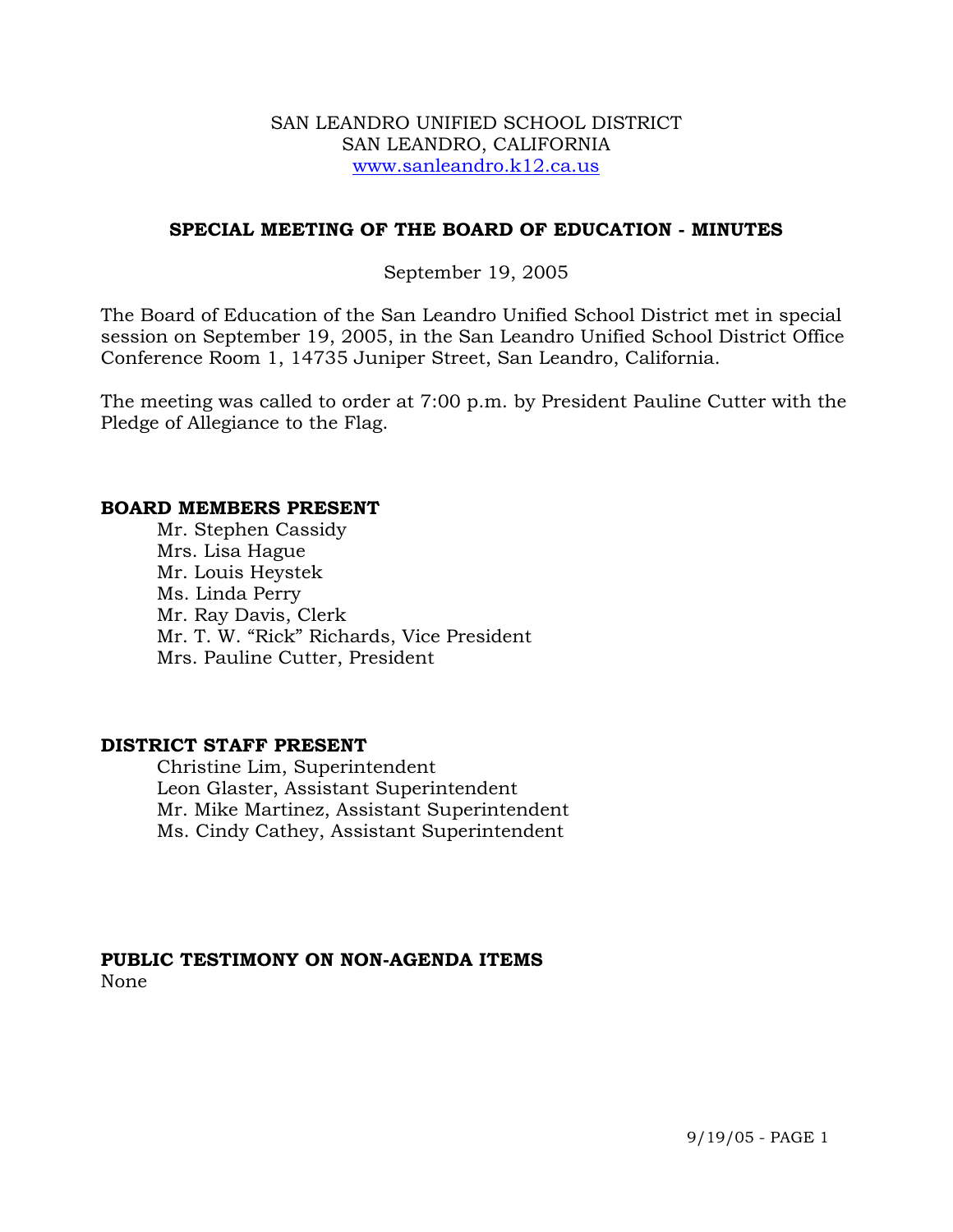## **CONSENT ITEMS**

### General Services

1.1-C Authorization for District to Co-Sponsor a Pancake Breakfast and Disaster Preparedness Fair

> Prior to the vote, President Cutter asked about the liability issue when co-sponsoring an event of this nature.

Mr. Richards explained that District would be listed as a sponsor only for the purpose of showing unity between the San Leandro Community i.e. District, San Leandro Chamber, City of San Leandro, County, etc. and that the District was not providing any monetary support.

Mrs. Cutter also wanted to know if the Board felt a policy should be created to handle these types of events in the future.

Mr. Davis felt that establishing a policy was not necessary and viewed this as supporting a community effort to raise money to help the victims of the hurricane.

It was the consensus of the Board that it was would not be necessary for the Policy Committee to look at establishing a policy addressing these types of events at this time.

On a motion made by Mr. Davis and seconded by Mrs. Hague, the Board approved the authorization for the District to cosponsor a Pancake Breakfast and Disaster Preparedness Fair on October 1, 2005, to help victims of Hurricane Katrina by a 7-0 vote.

#### **PUBLIC COMMENTS**

There were no public comments concerning items on the closed session agenda.

#### **CLOSED SESSION**

At 7:08 p.m., the Board went into Closed Session regarding Public Employee Performance Evaluation, Title: Superintendent's Evaluation, pursuant to Government Code Section 54957.

The Board returned to open session at 9:37 p.m. and President Cutter said that the Board had been in closed session and that no action was taken.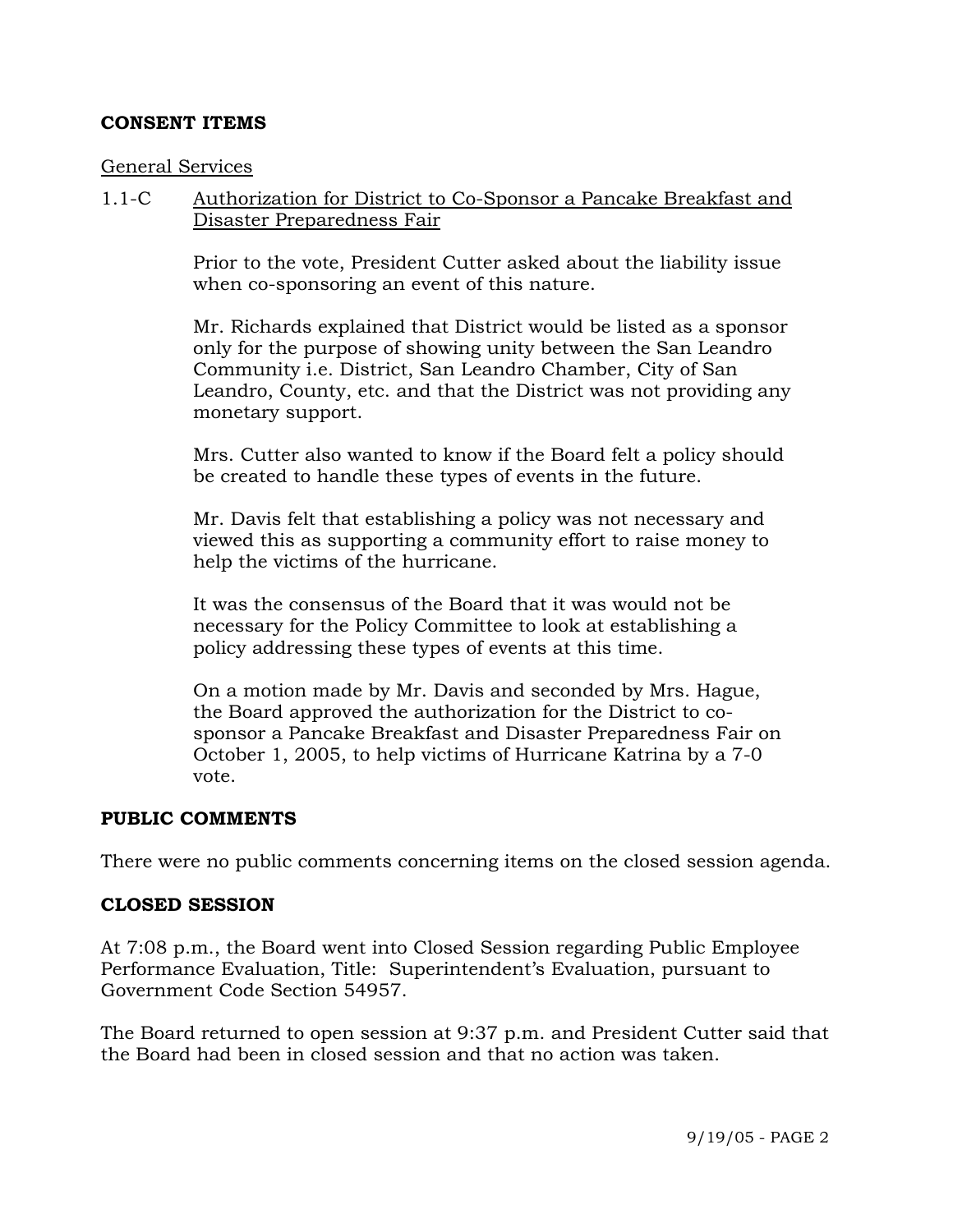# **BOARD MEMBER COMMENTS**

- Mr. Davis said that he would be passing out samples of the shirt, jacket and colors available and an order form with the cost to have the logo and Board members' name embroidered on them at the regular Board meeting tomorrow, Sept. 20. He was proposing a black on black combination (that would go with everything); and asked that members write out how they wanted their name to appear on the shirt/jacket. He also added that because of a work-related commitment he would probably only be able to make the closed session at the November 1 Board meeting.
- Mr. Cassidy reported that Mrs. Hague and him would be attending the Floresta Homeowners' Association meeting and noted his concern that the marquees at Monroe and Madison were promoting Councilmember Glenda Nardine's Townhall workshop (which would be the same night). President Cutter asked the Superintendent to look into it and report back to the Board. Mr. Cassidy also announced that he would be attending the Bancroft PTA meeting on October 12, and hoped to attend the October 20 the PTA meeting at Wilson. He said that he would be writing a monthly email newsletter and would be happy to circulate a draft so that the members could sign off on it for accuracy before it was sent.

 Mr. Cassidy reiterated the importance of possible Board member/Superintendent participation in the "Trivia Bee" on October 21. Ms. Perry noted that San Leandro High School's home coming was the same evening. President Cutter suggested that the information be presented at tomorrow's regular Board meeting in order to poll the Board's interest making a donation and/or participating in the event.

Ms. Perry reported that she received word from Johan Klehs that Bancroft Middle School, in collaboration with the City of San Leandro, was awarded the \$1 million sports facilities grant to upgrade the basketball courts and the fields for a multipurpose soccer and ball field. This sports field will be another "joint use" agreement between the District and the City of San Leandro.